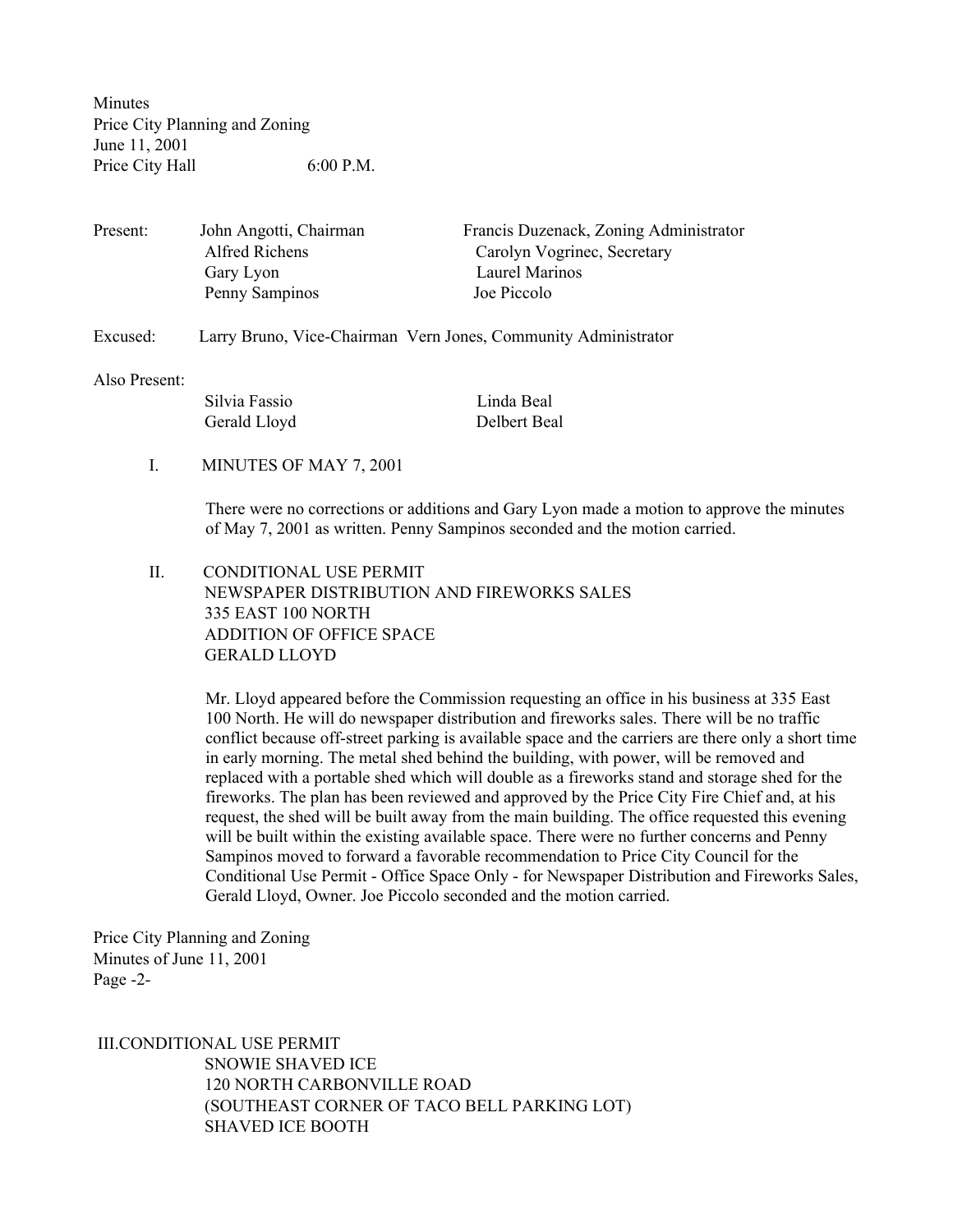# LILLIAN GOLD, MANAGER

Ms. Gold was unable to attend this evening and the presentation was made by Francis Duzenack. This item was previously reviewed by the Planning Commission and everyone polled by phone indicated they were in favor of the project. Ms. Gold was told she could open the business and tonight the approval must be ratified. There were no concerns and Joe Piccolo moved to forward a favorable recommendation to Price City Council for the ratification of the approval for the Conditional Use Permit for Snowie Shaved Ice, Lillian Gold, Manager. Alfred Richens seconded and the motion carried.

 IV. CONDITIONAL USE PERMIT - BUSINESS AND SIGN COMMUNITY NURSING SERVICES 59 SOUTH 700 EAST RELOCATION OF BUSINESS TO NEW ADDRESS LINDA BEAL, DIRECTOR OF NURSING

> Linda Beal explained they have outgrown their present location will be moving to a new location. Copies of their signs were distributed and they plan to utilize the same signs with only a copy change. The question of adequate parking was mentioned and Francis Duzenack indicated that, in addition to the spaces in front of the building, there is also the parking lot at the south end of the building. There were no further concerns and Penny Sampinos moved to forward a favorable recommendation to Price City Council for the Conditional Use Permit - Business and Signs for Community Nursing Services. Gary Lyon seconded and the motion carried.

Price City Planning and Zoning Minutes of June 11, 2001 Page -3-

> V. CONDITIONAL USE PERMIT - BUSINESS & SIGN THERAPY WORKS 51 SOUTH 700 EAST RELOCATION OF BUSINESS TO NEW ADDRESS SILVIA FASSIO, P.T.

> > Ms. Fassio will relocate her physical therapy business to the above address sometime in August, 2001, using the portion vacated by Cadillac Jacks. There were no concerns and Alfred Richens made a motion to forward a favorable recommendation to Price City Council for the Conditional Use Permit - Business and Sign for Therapy Works, Silvia Fassio, P.T., Owner.

- VI. STAFF
	- A) REPORT ON LANDSCAPING BASSO-ETZEL STORAGE UNITS